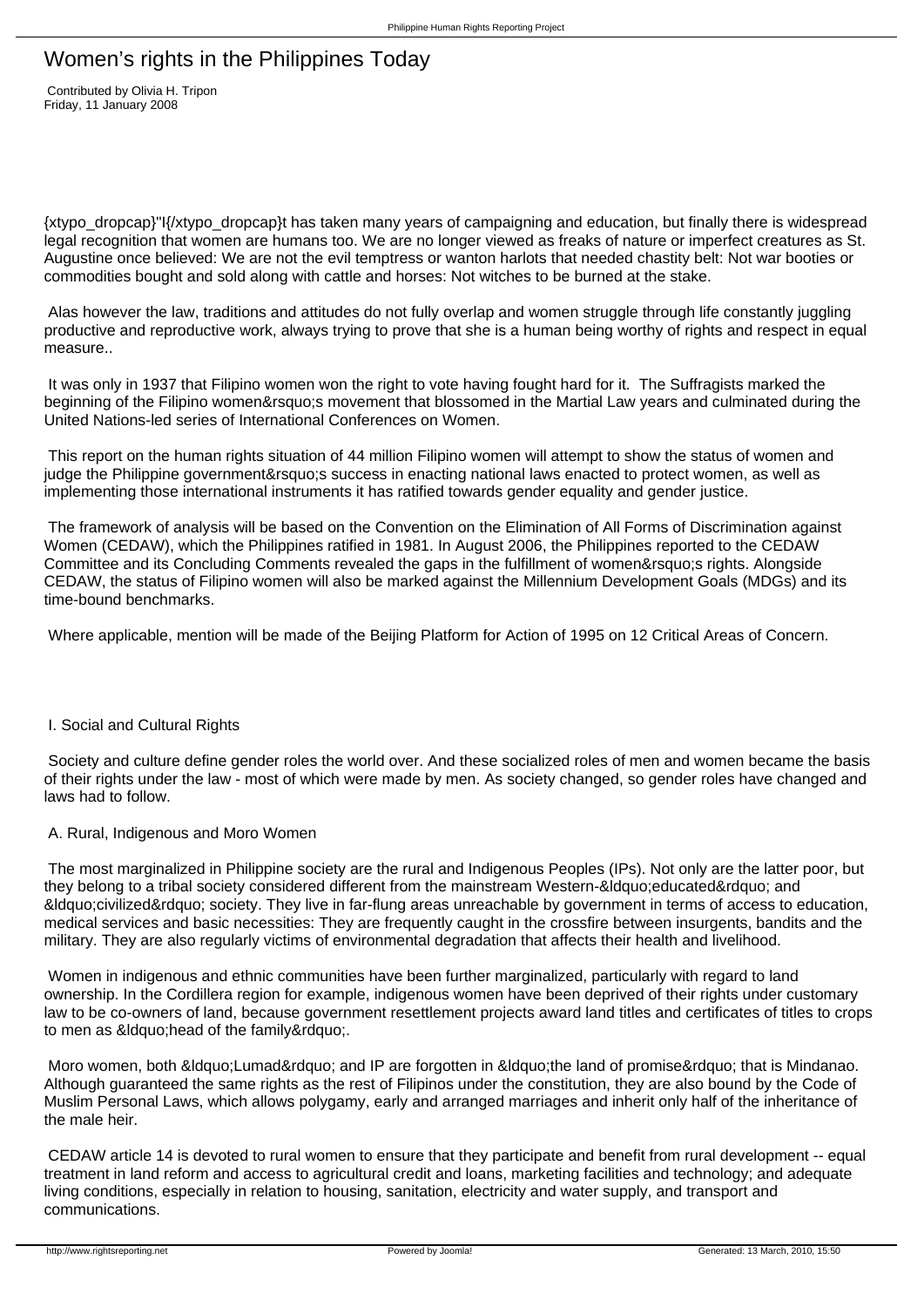To improve their plight, the CEDAW Committee recommends increased education opportunities to discourage early marriages and sex-disaggregated data on rural, IP and Moro women to show their social, economic and health needs that must be prioritized.

## B. Violence against women

 The most prevalent human rights violation that cuts across all sectors of society -- even the rich and highly educated -- is violence against women (VAW).

 In 2006 a total of 5,758 VAW cases were reported to the police. Physical injury is prevalent, accounting for 38.86% reported attacks; Domestic violence ranks second with 26.07% of VAW cases. Rape accounts for 16.65% of VAW cases (PNP). Although rape figures are low, it is an instrument of power that has no boundaries inside the home as in marital rape; the community -where rebels and the military use rape to torture and foment fear upon the enemy: and even outside the country as in trafficking.

The Philippines has enacted several laws protecting women from violence – Anti-Sexual Harassment, Anti-Rape and Rape Victim Assistance and Protection, Anti-Trafficking in Persons, Anti-Violence against Women and Children with Women' s and Children' s Desks and Services -- yet the implementation leaves much to be desired. Knowledge of the laws among those who are supposed to enforce them -like the police and judges are scandalously minimal, and much less among those who need them for their own personal protection.

 The Karen Vertido case, where the accused had since been acquitted by a woman judge will be the first Philippine case to be filed to the United Nations CEDAW Committee through the Optional Protocol to CEDAW which the Philippines has ratified in November 2003. This is for cases where all avenues for justice in the country had been exhausted

#### 1. Trafficking

One of the most urgent and widespread of human rights issues is trafficking because of its global reach.

 Trafficking is the recruitment, transport and transfer of persons with or without their consent or knowledge within or across national borders by means of threat or use of force or other forms of coercion, including abduction, fraud, deception and abuse of power.

 The poor and undocumented women overseas Filipino workers (OFWs) are vulnerable to being victims of trafficking for forced labor or prostitution.

 RA 9208 or the Anti-Trafficking in Persons Act of 2003 is one of the landmark legislations to uphold human rights, especially of women and children. From 2003-2006, 1449 cases of which 40% were of minors were recorded by the Department of Social Welfare and Development (DSWD). (BW 7/18/07)

 There can also be trafficking in international marriages. Foreign men marry unsuspecting Filipinas who end up prostituted by their own husbands. Immigration laws in some countries discriminate against foreign wives and render their children who should be entitled to a nationality &Idquo; stateless".

 One of the first laws enacted to protect women was the law prohibiting mail order brides. Yet today, web sites showing women seeking partners themselves as a way out of poverty proliferate. Moreover pornography sites using women and children abound, so too cybersex sites and online places to negotiate over sex.

 The CEDAW Committee recommends strengthening bilateral, regional and international cooperation with countries of origin, transit and destination and the improvement of preventive measures (starting from the point of recruitment).

## 2. Prostitution

.

 The estimated number of prostituted people in the Philippines range from 300,000 to 500,000 of which 75,000 to 100,000 are children. The country ranks fourth in the world with the most number of prostituted children. (CATWAP 1999)

 There is something wrong with a law that considers only women to be prostitutes (Article 202 of the Revised Penal Code) and must be amended as it discriminates against women. This is one of the priority legislative agenda to implement CEDAW. To eliminate exploitation in prostitution, demand must be discouraged and rehabilitation provided to prostituted women. (CEDAW Concluding Comments 2006)

There is a raging debate whether to legalize prostitution – some feminists argue for the protection of sex workers like any other hazardous work; other groups lobby to decriminalize prostitution. The latter maintain that prostitution is a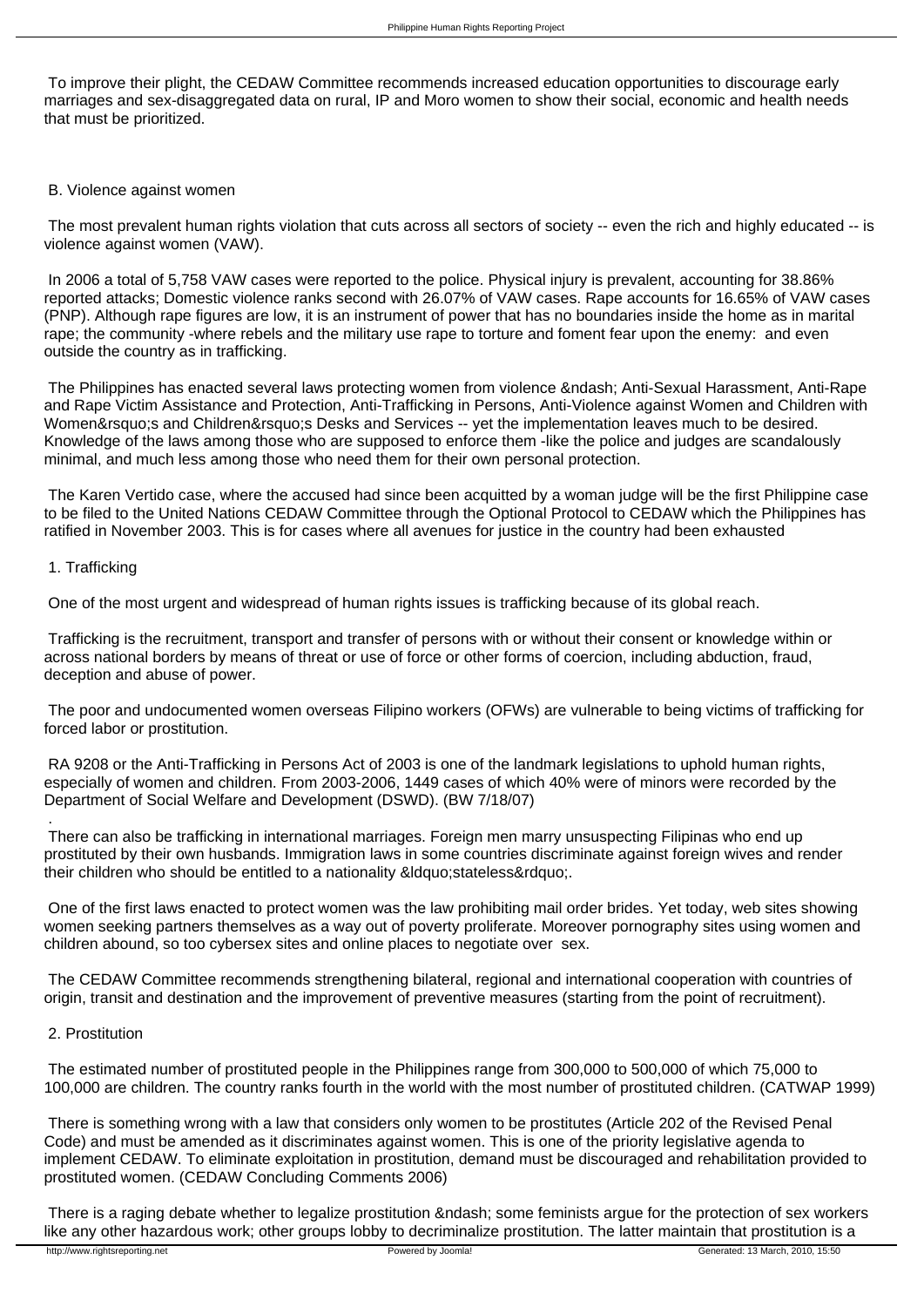no-choice job for destitute women and that customers, pimps and owners of establishments profiting from this business must be held liable.

The Coalition against Trafficking in Women Asia-Pacific (CATWAP) &Idquo:asserted that much of human trafficking is linked to prostitution. The coalition expressed alarm over the increasing acceptance of prostitution as  $\&$ ldquo;work $&$ rdquo; that women freely choose to enter. CATWAP reaffirmed its position that prostitution is Violence Against Women and therefore should be abolished. & rdquo; (TNT March 07)

## 2. Sexual Harassment

 Sexual harassment in the workplace is still rampant, despite the Anti Sexual Harassment Law (RA7877). Unfortunately, not even judges are not exempt from inflicting this type of VAW on their employees, as reported cases abound. Moreover, each establishment must take care of setting mechanisms for complaints and establishing rules but monitoring is an immense task. Young girls who want desperately to make the grade or want to be employed are likely victims of their teachers or superiors.

# 3. Domestic Violence

 Domestic violence can be emotional, psychological, economic, physical and even sexual such as incest and marital rape.

 Domestic violence used to be considered a private matter between husband and wife. A woman who ran to the police or the priest was often told to go back to her abuser. She would suffer in silence until she finally worked up the courage to leave for an uncertain future.

Women and Children' Protection Units were set up in police stations and in government hospitals to identify VAW victims. Women usually do not say they were battered when they come for treatment. Government and NGOs provide counseling and shelters for abused women and their children. Hotlines for these services and shelters need to be widely disseminated.

 With the Anti-Rape Law (RA 8353) and the Anti-Violence Against Women and Children (RA9262) Act, neighbors, relatives and others can now report abuse in the home. Until now, women are hesitant to report their situation due to shame and fear. RA 9262 gives respite from harm with protection orders that bar perpetrators from going near the victims. Unfortunately, some barangay officials are still ignorant of this provision or the order is delayed. Awareness of these laws and their rights must be made known to all.

 The CEDAW Committee recommends enhanced data collection on various forms of VAW; research on prevalence, causes and consequences of domestic violence as basis for intervention.

# C. Social and cultural factors of VAW

# 1. Religion

Religion is a factor that greatly affects women's social and cultural rights. The Catholic wedding ceremony always exhorts the bride to be " submissive" to the husband and to keep the marriage at all costs because &Idquo; what God has put together, let no man put asunder".

 The Philippines is the one of the last two countries in the world (alongside Malta) without a divorce law. Civil annulment is a long process where each party must show psychological incapacity to perform the obligations of marriage and if granted, renders the marriage void from the start, even if children were born from the union. The ex-husband and wife are free to marry since there was no marriage at all. The Catholic Church does not allow divorce but allows for church annulment.

" We try to suffer as long as we can… but then of course, we have divorce, " a Muslim woman said. Although Muslim women can divorce, they have to go to court accompanied by male relatives; whereas the Muslim husband, if he has valid reasons and not in a drunken state, can just say three times "I divorce you", and it is done.

 CEDAW Concluding Comments calls for a divorce law, where women can have equal rights on aspects such as division of conjugal property, custody of and support for children after divorce.

2. Discriminatory provisions in existing laws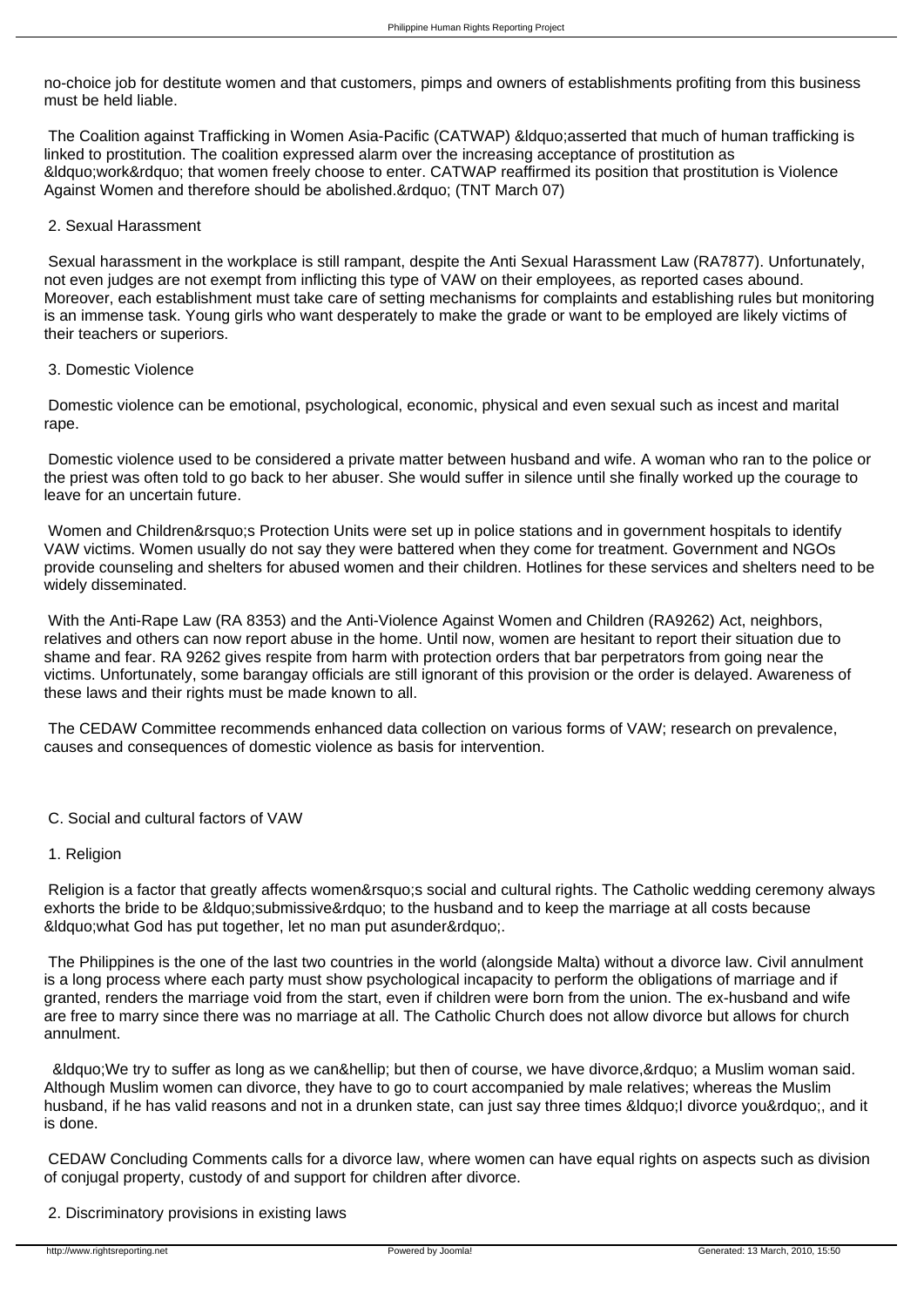There are still discriminatory provisions in existing laws that must be repealed: Namely a) The Family Code gives the husband the final decision in cases of disagreement over conjugal property and parental

authority and legal guardianship over the person and property of a common child. This reinforces the Filipino macho male culture that the wife is their property to do their bidding.

 b).A forgiveness clause under the Anti-Rape Law, nullifies the criminal dimension of marital rape and its penalties and helps perpetuate the cycle of violence.

 Clearly, the above provisions are obvious residues of the patriarchal attitudes of those who made the laws. The CEDAW Concluding Comments calls for the revision of all discriminatory provisions of existing laws and the passage of the  $\&$ ldguo:Magna Carta of Women, & rdguo: which defines discrimination and translates the Convention into a national law.

## 3. Media

The media' sportrayal of women is also a factor in women' ssocial and cultural rights and may even contribute to VAW. Local television soaps regularly show long-suffering wives (martyrs) being beaten by the husband and saying it' sher fault he' swomanizing because she looks so dowdy: Similarly there are sitcoms that ridicule women (for example, an ugly actress complaining that she has not been raped!) The proposed Magna Carta of Women provides for non-derogatory portrayal of women in media and film.

# II. Economic Rights

 Poverty has a distinctly female face in the Philippines. A woman eats last and postpones medical treatment for herself until everyone else is cared for. Women are paid lower than men and have fewer opportunities for training or promotion, because women get pregnant and will go on maternity leave or will absent themselves when a child gets sick or when the household helper leaves.

Every one has the right to a decent living – to eat three times a day and at least have a roof over one's head and to be able to afford health care and medicines when one is sick. To have that, one needs to get a job. To be able to find work, one must have had an education or learned a skill. Unfortunately there are not enough jobs and women grab at any opportunity to work abroad, and end up as Domestic Helpers (DH).

Let us examine the various rights that would lift Filipinos especially women from poverty.

# A. The right to education

Investing in education is one of the most effective ways to reduce poverty.

 The 2003 Functional Literacy, Education and Mass Media Survey (FLEMMS) released by the National Statistics Office (NSO) showed that females registered higher functional literacy rate (86.3%) than males (81.9%). & diquo: Functionally literate persons", as measured in the FLEMMS, are those persons between 10 to 64 years old who can at least read, write and compute.

 In poor households, the daily household tasks such as caring for younger siblings are assigned to girls so their mothers can work and this is one reason why they drop out of school. Some as young as 13 years old are sent to the cities to work as household helpers to augment meager family income. Children of single or separated parents are normally not accepted in Catholic schools. Due to ignorance about their bodies, teen students get pregnant and are expelled from school. One of the salient points in the Magna Carta of Women is equal access to education – no expulsion or discrimination to unmarried women students due to pregnancy.

MDG Goal 3 on women&rsquo:s empowerment sets to eliminate gender disparity in all levels of education by 2015. Females have a higher participation rate in elementary (85.35%) and in high school (63.53%) than males (83.56% and 53.65% respectively) as recorded in 2005-6. Although these figures suggest an equal status between males and females in terms of access to primary education, previous records will still show a decline in school participation in the past six years. In 2001-2002, the participation of girls in elementary education was 90.1% while boys' participation rate was 89.33% (NEDA, Second MDG Midterm progress report, )

# B. The right to work

 Women still remain the largest group facing discrimination in terms of employment opportunities and wage gaps. According to the National Statistics Office, as of October 2006 female workers comprise only 38.5% out of the total labor force of 33 million.

According to AMIHAN – the National Federation of Peasant Women, 66% of the total number of poor women in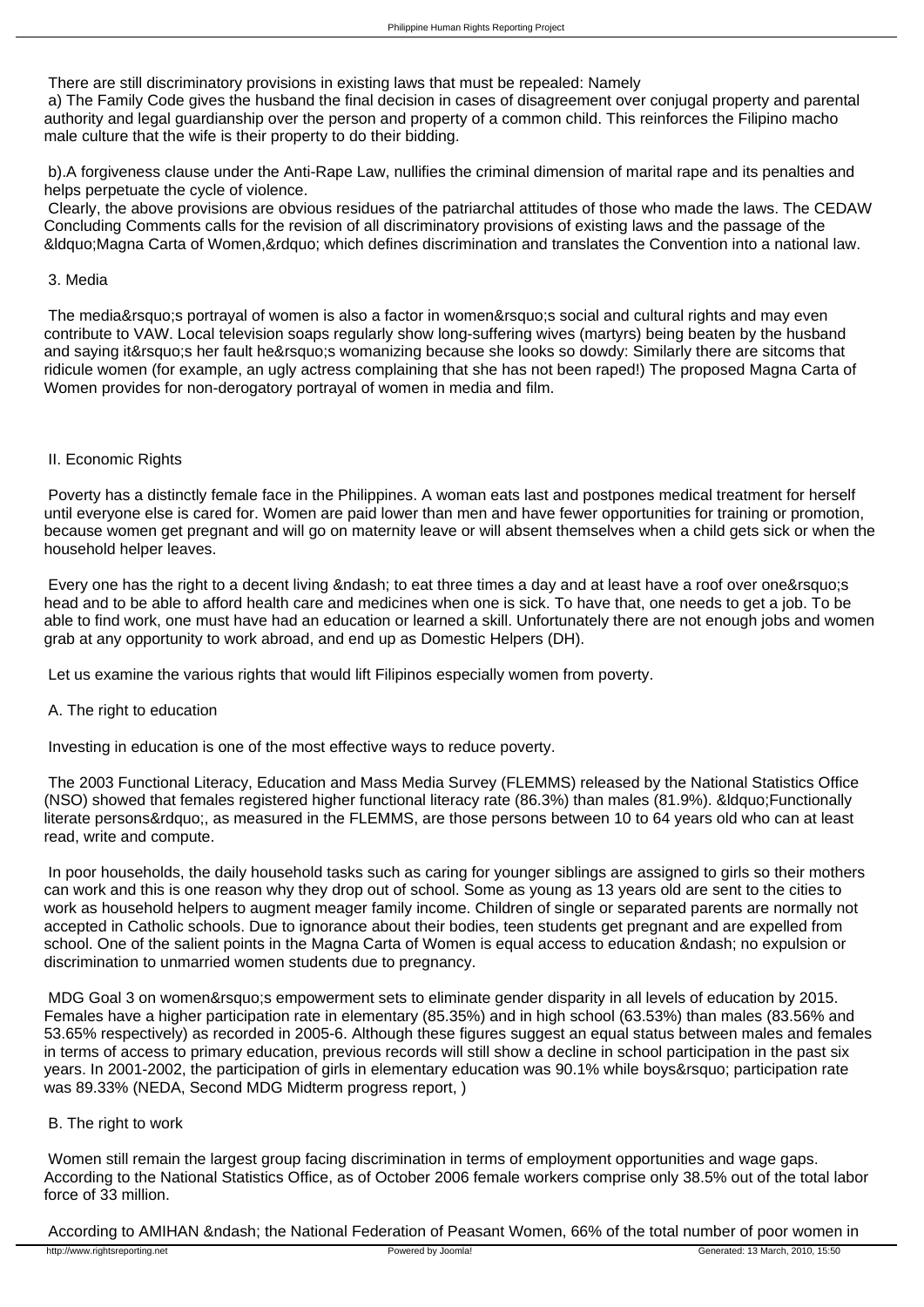the Philippines work in agriculture, fishery and forestry sectors and receive lower wages than men. Of the total number of women employed in agriculture, more than half (52%) provide unpaid family labor.

 Gender role stereotypes, particularly in relation to reproductive responsibilities, have prevented more women from entering the labor force. Those who do work in the local economy are often found in the informal labor sector or in jobs that are insecure, lowly-paid, and take little advantage of women' sformal education. A significant number of skilled Filipino women have opted to work abroad as migrant labor. But even while they may receive higher wages in destination countries, Overseas Filipino women workers often experience de-skilling and marginalization, and are vulnerable to exploitation and trafficking.

 Migration is one of the major labor issues of the country. This issue is often brought to the fore by Philippine representatives at all international fora to recognize labor rights of migrants in their country of work.

## 1. Informal workers

 There are at least six million home-based workers, most of whom are women. Among them are subcontracted home workers who have no written contracts with definite employers, suffer from substandard wages even while they shoulder the cost of work space and utilities, lack social protection, access to training and other resources, and are vulnerable to occupational health and safety hazards. Most home workers are not organized and if they are, they have little voice and participation in decision-making. Precisely because these workers are outside the formal economy, and operate outside the scope of regulations, the provision of health and other social protection programs has remained highly problematic (HomeNet Philippines' Advocacy Agenda for the May 2007 National and Local Elections)

 The CEDAW Concluding Comments urge efforts to enhance the situation of women in the informal economy. The Magna Carta for the Informal Sector is a proposed bill that will give informal workers (a) the right to self-organization; (b) the enhancement of their entrepreneurial skills; (c) the right to just and humane working conditions, access to productive resources, and social protection.

 The local household helpers are some of the most exploited groups. Abuse is rampant and hidden. They work long hours with hardly any benefits. According to the Labor Force Survey there are about 1.5 million household helpers working in private households and some are children aged 13-17. Republic Act No. 7655 obliges employers to give Social Security benefits for those receiving at least PhP1,000. In practice, wages vary according to the employer's economic class. &Idquo;Batas Kasambahay", a bill to uphold the rights and dignity of household workers, is one of the priority legislations to implement CEDAW.

# 2. Female Migrant Workers

 Migration has a female face. According to Labor and Employment Secretary Arturo Brion, a total of 1,083,538 documented Overseas Filipino Workers (OFWs) were deployed in more than 190 host destinations in 2006. (PDI, 1/14/07) Of the million people working overseas slightly over 60% are women. According to Kanlungan, an NGO for migrant women, women aged 35-44 and older are leaving the country when the common age is 25-34.(TNT March 2007)

 OFWs can be seen in any part of the world. Major country destinations of new hires for the year 2006 were: Hong Kong, of almost 20,000 domestic helpers; Taiwan with more than 8,400 caregivers; Japan, with almost 7,000 performing artists and Saudi Arabia with almost 3000 nurses (POEA).

 From a total of 184,454 women new hires, almost half are domestics. The second major occupation of women migrants are medical related jobs including care giving at 16%. (Compendium of Overseas Employment Statistics of POEA 2006)

Many domestic helpers or DHs are exposed to employers' maltreatment, nonpayment or underpayment of salary, contract substitution, long working hours and sexual abuse. The videotape of the rape of &ldguo: Melissa, &rdguo: a maid in Saudi Arabia, by her employer, underscores the impunity with which evil employers treat their Filipino maids.

#### Moreover OFWs are victims of illegal recruitment by unscrupulous placement firms.

 RA 8042 Magna Carta for Overseas Filipinos of 1995 protects documented and undocumented OFWs and expanded the definition of illegal recruiters to even relatives. NGOs successfully lobbied to amend the provision that left migrants at the mercy of their employers and put the responsibility to government.

The Philippine Overseas Employment Administration (POEA) is tasked to protect migrant workers' rights such as. repatriation and reintegration, and other basic assistance to OFWs and their families. In fact a whole bureaucracy of Philippine overseas labor officers (POLO) under the Department of Foreign Affairs are in Philippine embassies assigned to assist OFWs.

Pre-departure orientation normally includes some information on the culture of the country of destination. NGOs working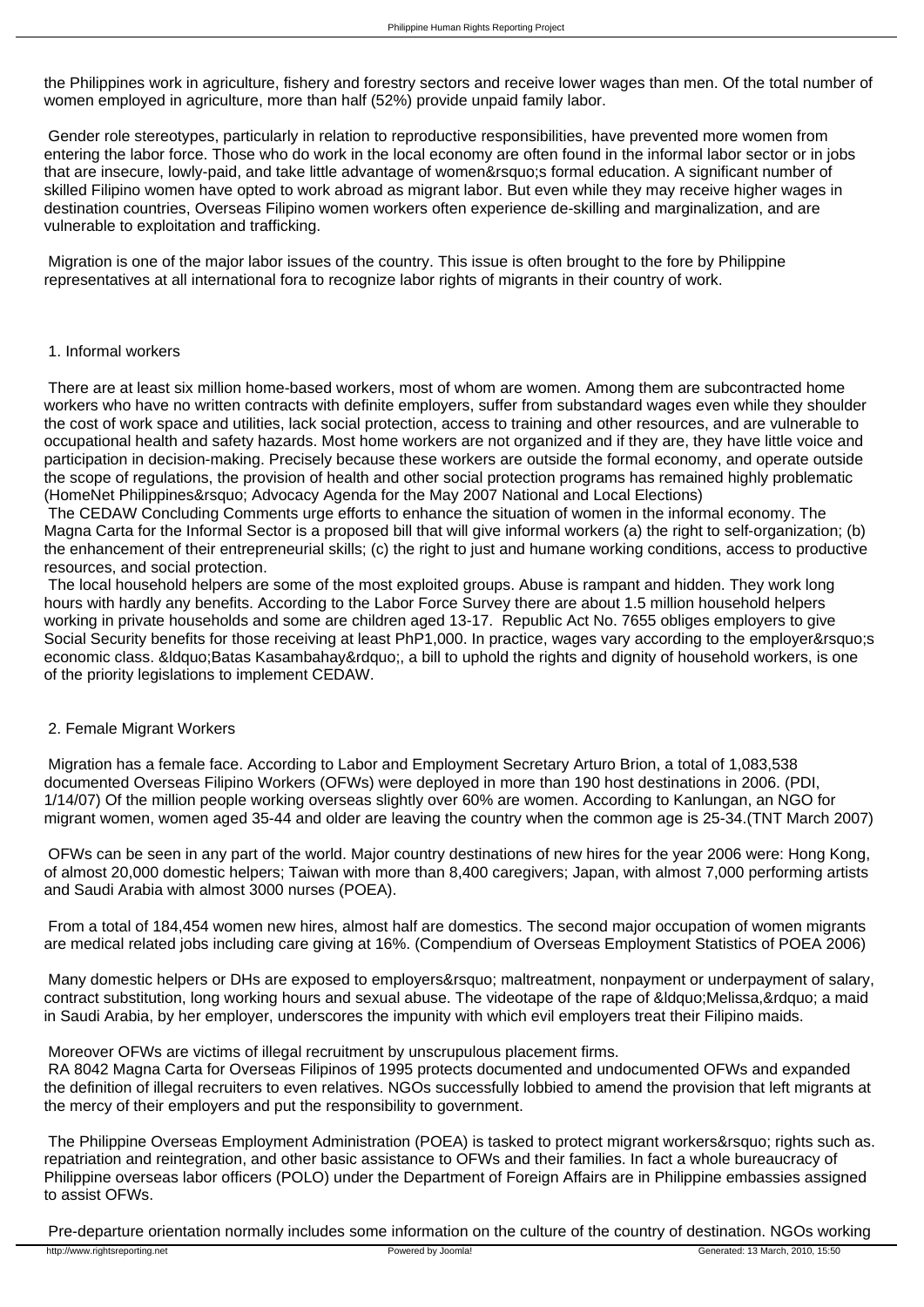on migrant issues suggested that it should include information on the rights and entitlements of the migrant women in the receiving country as well as under international instruments.

 The UN Convention on the Protection of the Rights of all Migrants and Members of their Families now has 37 States Parties as of May 2007 (www. Dec18.net). However, most receiving countries have not yet signed nor ratified it. The CEDAW Concluding Comments urge the government to continue with efforts to have bilateral measures with receiving countries and to address the root causes of migration.

 In 2006 OFWs sent in more than \$10.7 billion in remittances to their families which have created a boom in real estate, money transfers and electronic communications. Yet for all the hype about the nation&rsquo:s &Idquo:heroes&rdquo: for boosting the economy, government has failed to protect migrant workers, especially women. Cases of women accused of murder or are murdered abroad are the painful costs of working in strange lands.

C. The right to health

#### 1. Clean environment

 The right to health comes with living in a safe and sanitary environment including clean water, air, and soil that are free from toxins or hazards that threaten human health. Water is a critical component of health and women are the primary users. Without clean water and sanitary surroundings, preventable diseases such as diarrhea and dengue can spread.

# 2. Reproductive Health

Maternal mortality and morbidity, represent major setbacks for women&rsquo:s health. Everyday 10 mothers die while giving birth. Mothers who are too young and get pregnant too soon make childbirth risky. Induced abortion was the fourth leading cause of maternal deaths. Young women accounted for 17 percent of induced abortions.(NEDA, Second MDG Midterm Progress Report)

 MDG goal no. 5 to improve maternal health. is to reduce maternal mortality rate (MMR) to 52 deaths per 10,000 births by 2015. In 2006, based on the FPS, it declined to only 162 deaths.

 The Young Adult Fertility and Sexuality Survey (YAFSS) for the period 1994-2002 indicated that the overall prevalence of pre-marital sexual activity increased from 18 percent to 23 percent. The CEDAW Concluding Comments seek to strengthen measures against unwanted pregnancies by making available sex education and a comprehensive range of contraceptives.

 The Catholic Church however frowns on sex education and bans all kinds of artificial contraceptives. Yet surveys show that women across all socio-economic classes desire fewer children and would like to use modern contraceptives. 15.7 % of married women have an unmet need for contraceptives to space or plan their families. (2006 Family Planning Survey)

 Failure to provide information such as sex education and access to health services and contraceptives constitutes gender-based discrimination and a violation of women' srights to health and life A comprehensive reproductive health policy for which women had lobbied for more than a decade has not been passed, due to a strong church lobby that threatens the president and the predominantly Catholic Congress.

Without a reproductive policy in place, millions of Filipino youth could resort to unsafe abortion, acquire sexuallytransmitted diseases, and suffer from other reproductive health problems due to risky behavior that can leave imprints for the rest of their lives.

# 3. HIV-AIDS

 Among RH-related problems, Filipino women are at risk to be infected with sexually transmitted infections including HIV. Evidence suggests that not only prostituted women, drug users and those who have been given transfusions with infected bloo are at risk of contracting HIV-AIDS. Evidence suggests that marriage can be a major HIV risk factor for women, especially women married to seamen and other land-based OFWs. Women OFWs themselves who engage in dangerous liaisons while abroad or were trafficked are also at high risk.

From January 1984 to October 2007, there were 2,997 HIV cases reported of which 2,220 (74%) were asymptomatic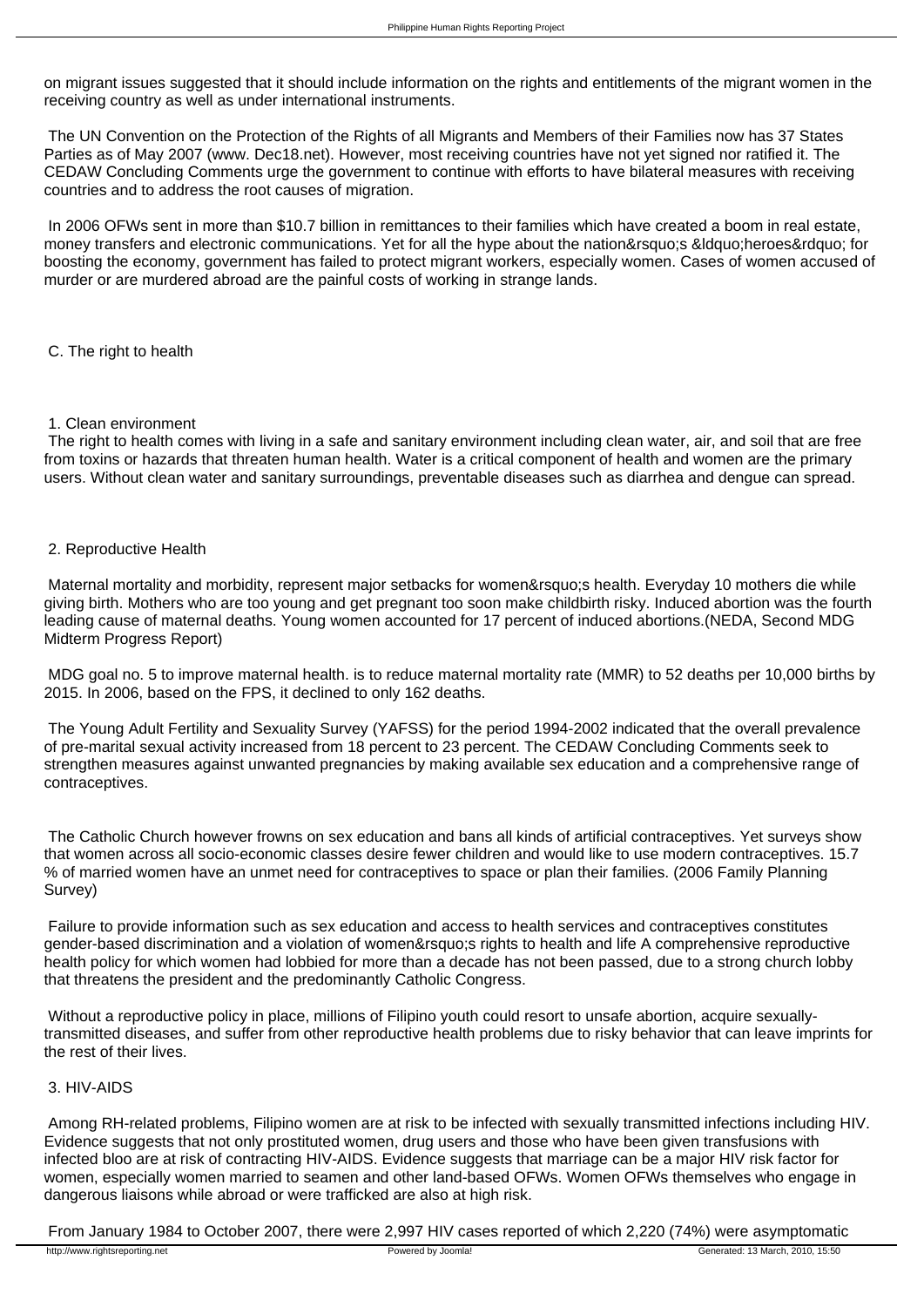and 777 (26%) were AIDS cases. More than half (58%) of the cases was in the 25-39 years age group. Sixty-six percent (1,974) were males, while thirty four percent (1,023) were females. Sexual intercourse (87%) was still the leading mode of transmission. (DOH, 2007 HIV and AIDS Registry).

# III. Political Rights

 While the 1987 Constitution, guarantees equality between men and women - a right which is not enshrined in the United States Constitution or many other countries. Article II, Section 14, of the 1987 Constitution provides that &Idquo; The State recognizes the role of women in nation-building, and shall ensure the fundamental equality before the law of women and men."

 This legal framework promoting gender equality is in turn elaborated in various legislations and these include the following:

 Local Government Code of 1991. Provides for the election of sectoral representation, including women, in local legislative councils.

 Party List Law. Provides for the creation of women-oriented or women-based parties to compete under the party-list system.

 Women in Nation Building Law. Republic Act 7192 (1991) is an act promoting the integration of women as full and equal partners of men in development and nation building. The law provides that a substantial portion of government resources be utilized to support programs and activities for women. The law also encourages the full participation and involvement of women in the development process and to remove gender bias in all government regulations and procedures.

 While the constitutional and legal framework acknowledges the need for gender mainstreaming, gender equality is indeed still a work in progress. Thus, one can find a myriad of projects, initiatives, and processes on the gender challenge that are corollary to gender-oriented legislations. This includes:

 Philippine Plan for Gender Responsive Development (1995-2025). This is the National Plan for Women that consolidates the action commitments of the Philippines during the Beijing World Conference on Women. This is the overall frame that is also the point of reference for the discussions and monitoring of gender mainstreaming.

Gender and Development Budget (GAD) prescribes for the allocation of 5% of the government agency&rsquo:s/local government unit' s budget on gender-responsive activities and projects. As a result, implementation of the development programs and policies of government also means women partaking a role in governance Source: http://www.fes.org.ph/papers\_womeninpol.htm

# A. Political Participation

When women hold political office, generally, people's lives significantly gets better. That's because most women usually " mother" their constituents, treating their area of responsibility like a household. Their presence influences their male colleagues to promote education, health and protect vulnerable sectors.

 In the last elections of May 2007, 53 out of 239 representatives elected were women, the largest so far. Forty five are from regular congressional districts and eight are from Partly List organizations. But only one woman's party won – Gabriela. Of the 45 incoming female lawmakers, 23 were re-elected and 20 are wives of outgoing congressmen. In the Senate, there are only four women senators and 20 men. At the local level, there are 18 women governors out of 79 and 266 mayors out of 1,618.

 According to the Philippine country report on the State of Women in Urban Local Government, family connection is a major factor in political involvement. & douo: family political experience seems to be the main factor which make Filipino women who, while aware of their own influence from the sidelines, transcend the covert area of politics…to the overt political domain of elections.&rdquo:

Another phenomenon is the so called " women benchwarmers". Due to term limits, wives and daughters have taken over the positions left by the husbands or fathers for one term and then the man makes a comeback. While this simply reaffirms that the men, to a large extent, still control the political careers of women; there are some instances also where women have carved their own niche and in some cases, have outshone men as leaders of this country. One example is in the continuum of civil society activism and public administration.

A significant venue for women in politics is the local government unit (LGU). As NGOs and POs, they can participate in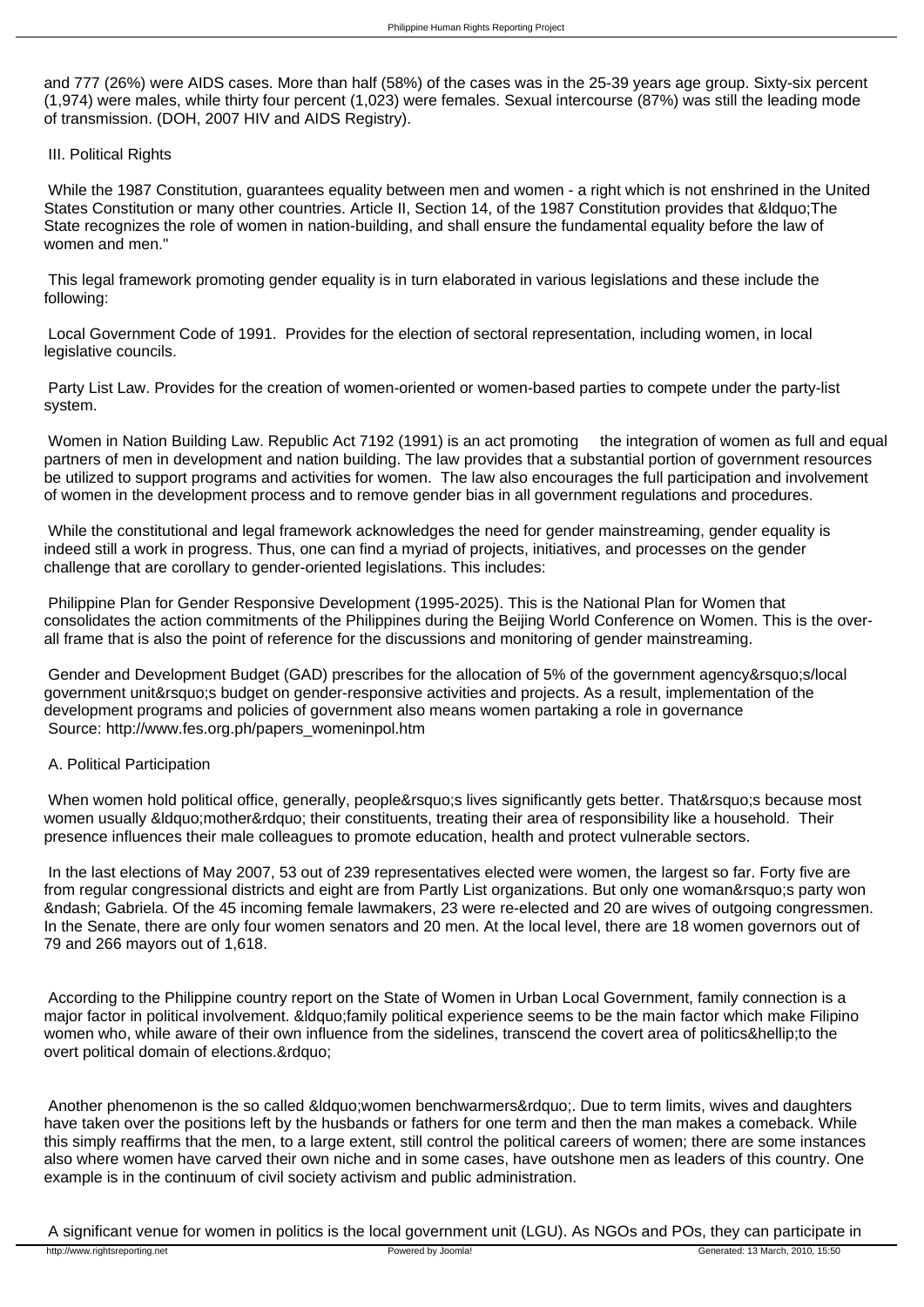the local development council if they are accredited. Women can participate in public debate when they have a voice, not only in the halls of congress, but more so in the media. Women, especially in the rural areas need information on the issues that could affect their lives and only then can they participate and decide on local issues and concerns.. The right to information as well as the right to be heard is important if women are to achieve gender equality. Source: http://www.fes.org.ph/papers womeninpol.htm

## B.Right to peace and human security

 Women and children are most vulnerable when it comes to war. Women are targeted precisely because they are women. For example, they are raped in order to humiliate, frighten and defeat the "enemy" group to which they belong. Their children go missing or they themselves are kidnapped and held hostage.

Women are regularly involved as peace makers because it is in their interest and their families' to be safe from harm. They make good negotiators in the peace process. Enough to eat, a home, health, education, freedom from violence, safety during natural and man-made disasters, democracy, good governance and respect for human rights are all basic elements of human security.

 Peace is not only the absence of war. It is also peace that comes with security of domicile, especially for the IPs. Indigenous peoples (IPs) are frequently located in isolated and inaccessible areas that are, however, rich in natural resources. One of the principal challenges faced by IPs is represented by so called ' development aggression' and commercial activities, since activities such as mining and logging affect their lands and ancestral homes.

 Due to political conflict, rural women especially the Lumads and Moros have become internal refugees, with no clear vision of the future… when fighting will end. Meanwhile their lives are on hold.

The right to shelter is a basic human right and must prevail over the business of mining and logging. As with any property, natural resources sitting on ancestral land must be weighed for the greater good and should benefit all. The implementation of the Beijing Platform for Action is focused on concrete actions to promote the inter-linked issues of women's empowerment, gender equality and human security.

# IV. Conclusion

Women' shuman rights in the Philippines are in protect and in place -at least on paper. The government has signed and agreed to all kinds of treaties and enacted laws in compliance to the Beijing Platform of Action, CEDAW, the ICPD and is currently trying to catch up with the MDGs. Yet, implementation of these laws, as well as basic services are not consistent. As we have seen in this report, rural women, IP and Moro women are marginalized. Special attention to improve their situation especially that of access to education and health should be the priority of government.

Ending violence against women and children – rape, trafficking, domestic violence, prostitution -- comes with ending poverty, and other social and cultural factors must be addressed – religion, media, and conflict.

 Labor rights of Filipino women must be enforced, close the wage gap and end discrimination in the work place. Migration has a female face and there lies a big task ahead in protecting their rights all over the world wherever they are. Economic rights include the right to education which promises jobs and a way out of poverty, hopefully end migration in the future. The right to health is a matter of life and death for every woman. And healthy educated women will improve the lives of families and communities.

Lastly, women's political participation and in other decision-making bodies will improve people's lives as a whole as women are involved in planning and deciding issues affecting their communities so that everyone can be free from fear and want

Sources:

Business World: Model of Ordinance for Local Gov&rsquo:t to Curb Rampant Human Trafficking by Darwin Wee (7-18-07)

 NEDA, Second MDG Midterm Progress Report HomeNet Philippines' Advocacy Agenda for the May 2007 National and Local Elections Philippine Daily Inquirer, 1/14/07 TNT, March 2007